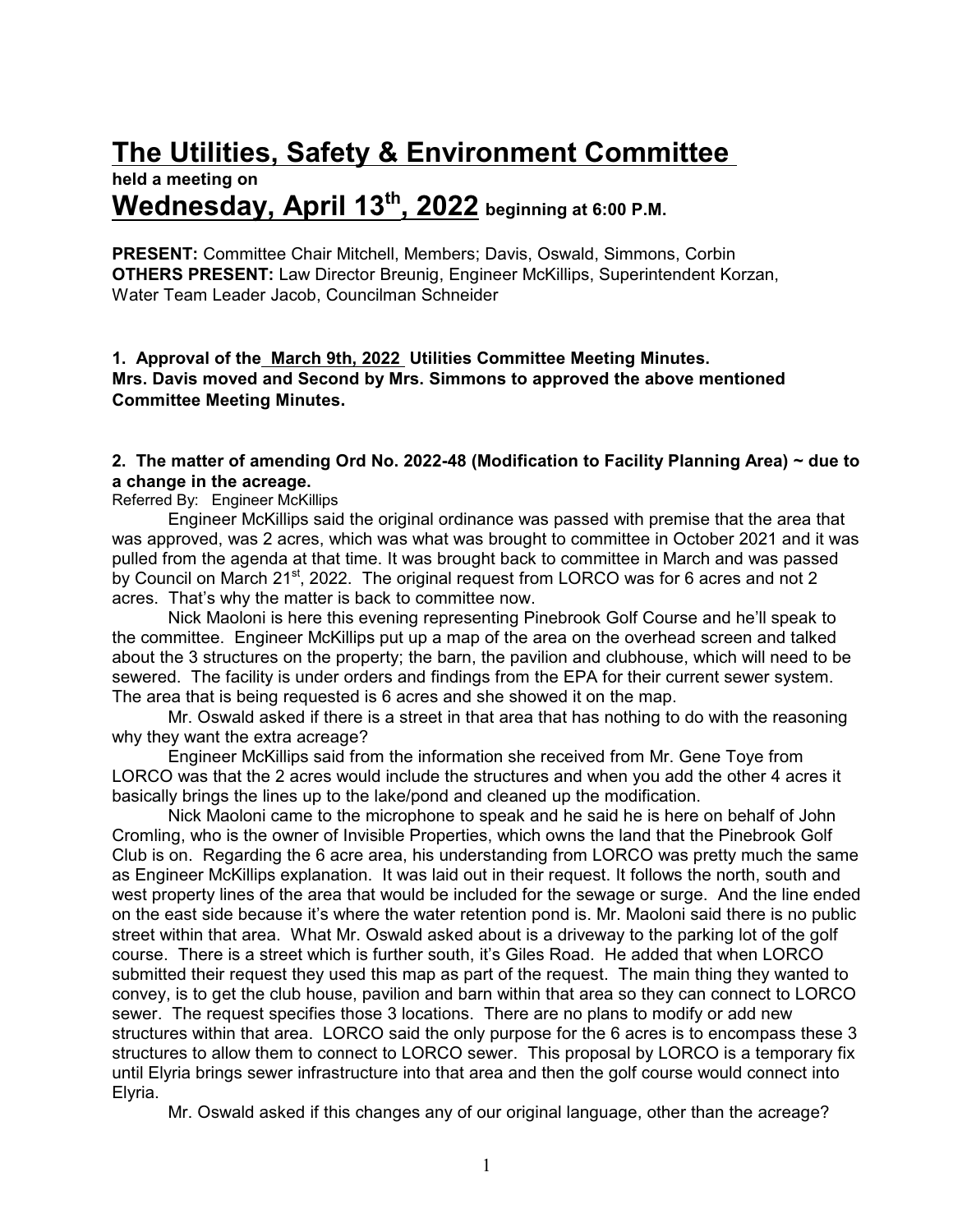Law Dir Breunig said he doesn't believe it changes anything in the ordinance other than the description of the property that will be temporarily transferred to LORCO facility planning area. He said should council decide to make this modification just given the amount of acreage that's involved, he would recommend that the final agreement include a prohibition on additional structures in that additional acreage.

Mr. Maoloni said the golf course had been referred to the Ohio EPA in 2016 and they were issued a notice of violation of Pinebrook and that it's aging sanitary sewer system no longer met the agency's regulations. This is a short term solution. They started pumping the waste water out on a weekly basis to an approved waste water facility. In the meantime they've been working over the past six or seven years with the entities to try to come up with a solution. The one that was presented to NOACA was what was proposed. The concern is that if this modification is not approved, The NOACA Board will not be able to act on it in June and they will lose another potential construction season this summer. Then the issue will head into 7 years.

Law Dir Breunig asked if they have a legal description attached to the application? Or does this encompass an entire permanent parcel number?

Engineer McKillips said she doesn't have a legal description and it does not encompass the entire parcel.

Mr. Oswald said if the language just changes for the acreage, we should be good with that.

Dir Breunig said as far as the language, he would have it say, approximately 6 acre area and he would attach a drawing to depict that because they don't have an actual surveyed legal description. We'll have to default to what was submitted to NOACA as far as what will go on our exhibit. They're asking for 6 acres, not for an additional, it sounds like it was an error on our part, that we misinterpreted their requests. They've submitted their requests to NOACA and NOACA will actually approve or disapprove the request, but they need to have the support from all of the political subdivisions within their jurisdiction of which Elyria is the most important because it's in our facility planning area and we're the designated management authority in our FPA.

So when we submitted our ordinance authorizing that, it was inconsistent with NOACA's request. The amendment is to bring our approval in line with the original request, which was previously misinterpreted.

**Mrs. Davis moved and Mrs. Simmons seconded to authorize an ordinance amending Ord No. 2022-48 to change from 2 acres to 6 acres per request from LORCO and to limit to the structures currently connected to a sewage disposal system. (Emergency Clause requested)**

**MOTION MADE COMMITTEE REPORT WRITTEN**

#### **3. The matter of applying for and accepting, if offered, a Grant through AARP and to use the funds to purchase Park Benches at South, West and Pocket Parks. Referred By: Parks Director Reardon** *(Passed by Finance Committee on 4/11/22)*

Director Reardon spoke on this matter at the Finance Meeting on the 11<sup>th</sup> and she said the department has already applied for this grant due to the time line. It's for the trails at South and West and the new Pocket Park. Shannon from McCauley was helpful in finding this grant. There is no match from the City. We will be notified in mid-May and will purchase the benches in June and will be placed in the locations.

Dir Reardon said there were guidelines they had to follow for this grant and to show that this would be a benefit to community members that may be a part of AARP.

Dir Reardon said it will be 6 benches at South, 6 at West and 3 at Pocket Park. The Pocket Park is at 1504 West Ave., and is in development and in partnership with Leaders Of Today. If we don't get the grant we will still get the benches. The total amount of the grant will be \$10,363.00.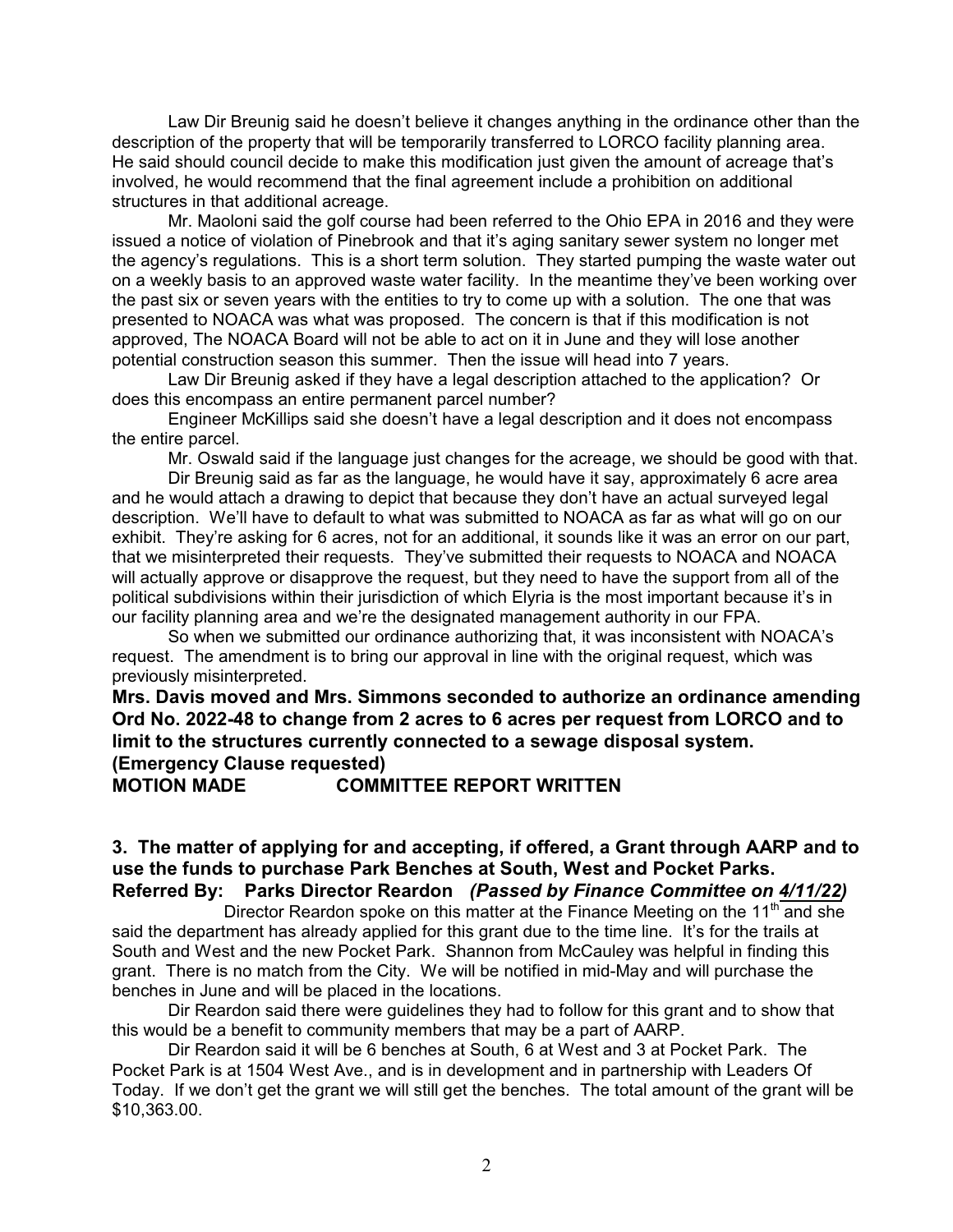## **Mr. Davis moved and Mrs. Simmons seconded to recommend an ordinance authorizing the Mayor to submit an application for 'said' grant. MOTION MADE COMMITTEE REPORT WRITTEN**

#### **4. The matter the Cleveland Street Water Main Improvement Project. Referred By: Engineer McKillips** *(Passed by Finance Committee on 3/28/22)*

Chair Mitchell said since Engineer McKillips already explained this matter at the previous Finance Meeting that everyone agreed that it's not necessary for her to explain it again. This is the information from the Finance Meeting; Engineer McKillips said the monies for this project are included in the 2022 budget, for a total not to exceed two million dollars.

The project will replace approximately six thousand feet of old 6" & 8" old cast iron pipes with new 12" water lines and will extend from Hawthorne St. to Gulf Rd./E. Bridge St. intersection.

Engineer McKillips said the goal is to have it started in late summer early fall and to have the project close to completion when they're about ready to get started with the Cleveland Street roadway project.

Engineer McKillips said that's why they're here early in the year. Now they're looking at using ductile iron for this specific project. They are looking at the option using the PVC Pipe. If they use the PCV pipe, they'll hold off construction at least until summer/late summer.

Engineer McKillips said for example, they got a price about 3 weeks ago for ductile iron and it was \$47-\$48 dollars and the c909 PVC which is the better PVC and it priced at \$26-\$27. She said they already got the okay from Mr. Rothgery and Mr. Kothe to use the c909. Due to supply issues, there is a surcharge for shipping, they're charging per pound.

#### **Mrs. Simmons moved and Mrs. Davis seconded to recommend an ordinance authorizing the Mayor to advertise for bids and award a contract for 'said' project. MOTION MADE COMMITTEE REPORT WRITTEN**

## 5. The matter of a 2<sup>ND</sup> year of a Sludge Disposal Contract with Lorain Cty Landfill. **Referred By: WWPC Supt. Korzan** *(Passed by Finance Committee on 3/28/22)*

Supt. Korzan said this is for the 2<sup>nd</sup> optional year with Lorain County Landfill. The cost per wet ton will go from \$24.75 to \$25.75 and the 1<sup>st</sup> two years were at a reduced price than what we were paying before so this amount keeps us under than what we were paying in the previous contract.

#### **Mrs. Simmons moved and Mrs. Davis seconded to recommend an ordinance authorizing the Mayor to enter into 'said' existing contract. MOTION MADE COMMITTEE REPORT WRITTEN**

**6. The matter of a Water Supply Revolving Loan Account (WSRLA) agreement/grant through Ohio EPA for chemical feeders and ancillary equipment at Water Pumping Plant. Referred By: Water Team Leader Jacob** *(Passed by Finance Committee on 3/28/22)*

Team Leader Jacob said this is for a grant or a loan and they've applied in two different places with the EPA. It will pay for chemical feeders and equipment at the plant. **Mrs. Davis moved and Mr. Oswald seconded to recommend an ordinance authorizing the Mayor to advertise for bids and enter into 'said' agreement. MOTION MADE COMMITTEE REPORT WRITTEN**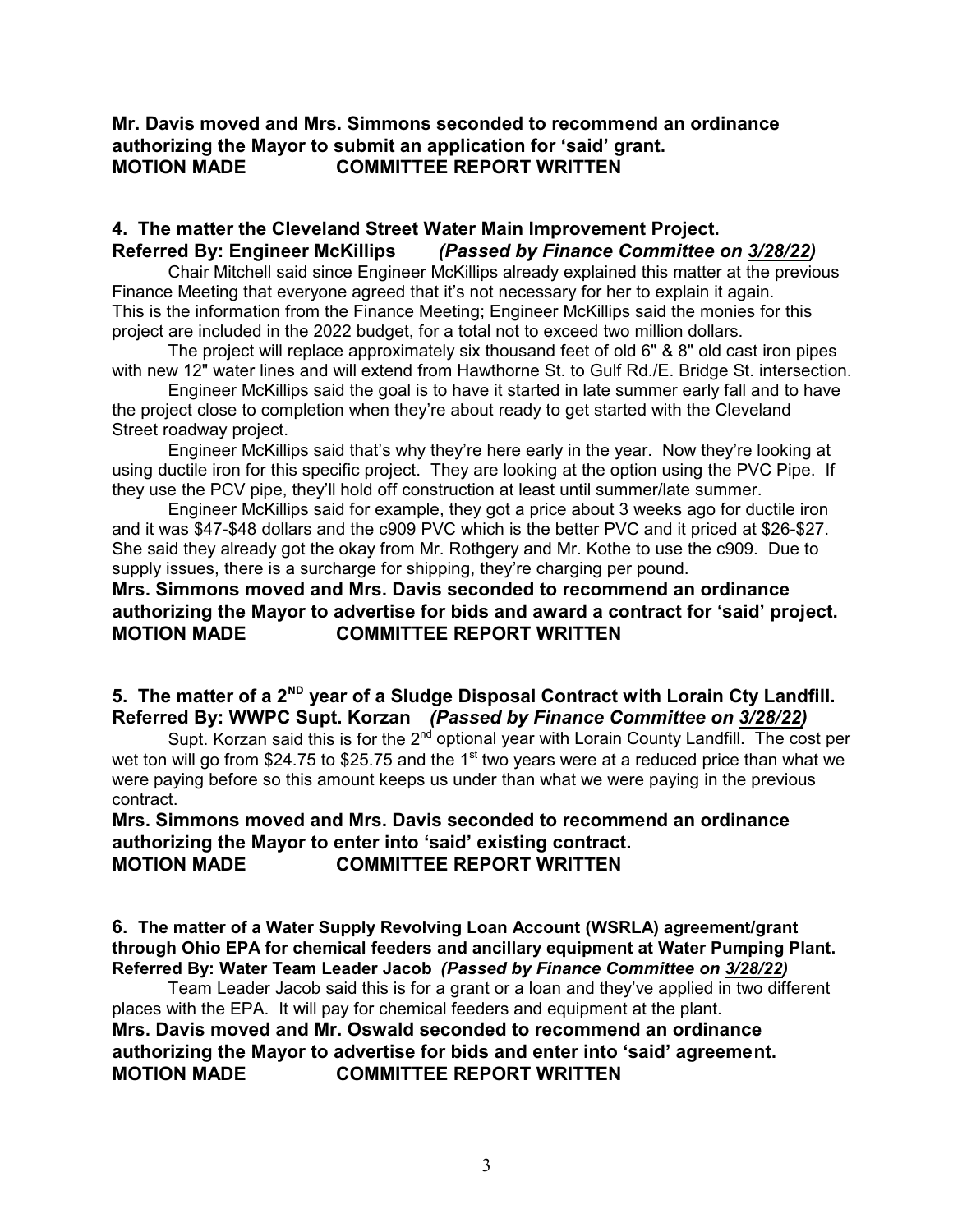## **7. The matter of applying for a Grant thru H2Ohio for funds to be used for identifying, inventory and mapping of Lead Service Lines.**

#### **Referred By: Water Team Leader Jacob** *(Passed by Finance Committee on 3/28/22)*

 Team Leader Jacob said this is something that came available at the end of February, it's for \$50,000 for the purchase of mapping identification equipment for their GIS System and to identify curb shut offs and assets and laptops to record those onto. It will also be used to help pay for overtime City crews and Engineering Staff to do research to clear up the lead map on unknowns.

Mrs. Davis asked if this money will be enough to pay for all of the things he listed?

Leader Jacob said it will be enough to get it started.The Engineer's Dept is already working on it and Water Dist Dept is working on it as well. They have to buy the equipment and whatever is left from that \$50,000, which will be around \$13,000 will be used to speed it up and have the employees work overtime.

**Mrs. Simmons moved and Mr. Corbin seconded to recommend an ordinance authorizing the Mayor to apply for 'said' grant.**

#### **MOTION MADE COMMITTEE REPORT WRITTEN**

#### **8. The matter of a new agreement with N. Ridgeville for purchase of drinking water. Referred By: Water Team Leader Jacob** *(Passed by Finance Committee on 3/28/22)*

Team Leader Jacob said this will replace the agreement that was put in place in 2014, which expires this year. They negotiated a new contract and increased the cost of water from 81 cents to 97 cents for 748 gallons. The contract is for a minimum of 400 gallons per year. The City stands to make \$518,000 on the contract for that minimum purchase.

Law Dir Breunig said this will replace the existing contract and will be back dated to January 1<sup>st</sup>, 2022. It will be assessed every year to determine any shortage for the minimum and they will get an adjusted bill each year in January.

## **Mr. Oswald moved and Mr. Corbin seconded to recommend an ordinance authorizing the Mayor to enter into the 'said' water agreement with N. Ridgeville. MOTION MADE COMMITTEE REPORT WRITTEN**

#### **9. The matter of changes to certain Local Limits in ECO Chapter 932.04, Sewer Use. Referred By: WWPC Supt. Korzan**

Supt. Korzan passed out packets and began explaining everything. The City's MPDS permit from Ohio EPA was reissued June 2021. Anytime they get a reassurance of the MPDS permit, there's a requirement for the department to take a look at the local limits that they have in the waste water discharge permits for industrial users. The EPA requests that we technically rejustify those limits to make sure they're still protective of the plant and the plant processes since, since we're a biological treatment plant. It also requests that it's protective of the receiving stream, which is The Black River and that any limits that are protective won't be over burdensome on industrial users and to allow the department room for growth for additional industrial users should they come down the pike. Supt. Korzan went through the list of items that are on the table that's on the screen. The first part of the list are the trace metals which are toxic to the aquatic environment and humans. There have always had limits for these in the permit and/or restrictions at the Black River receiving stream. Some of the other items on the list have been monitored over many years. Now with the changing regulations of Ohio EPA, they've given the department a limit for the plant effluent and at the river. So, this is the first time they've had to calculate a local limit. The other items are phosphorus that have parameters that the plant has plenty of capacity to treat and those are the ones that they're allowed to be flexible with industrial users because they typically need sometime to have increased limiting.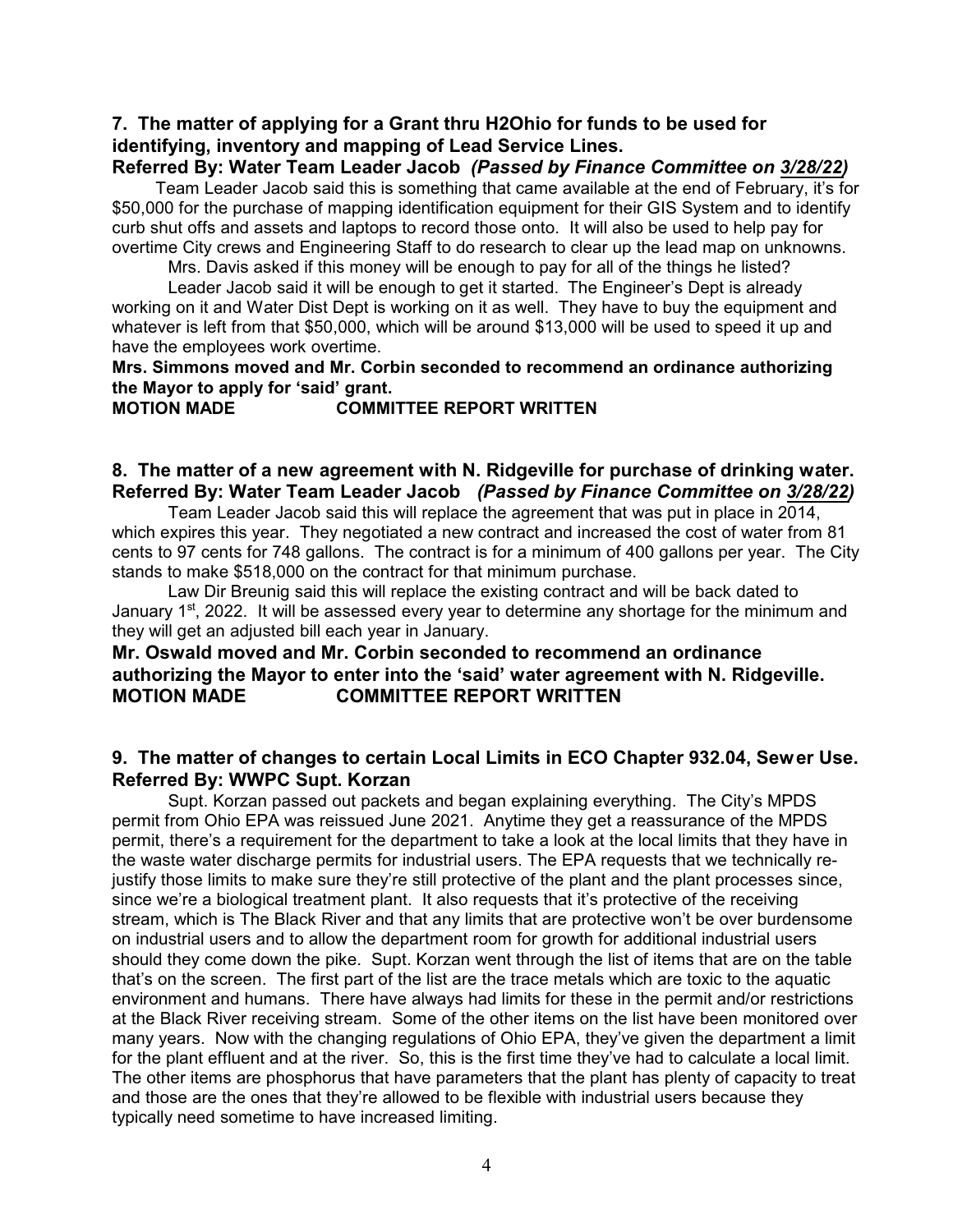The Ohio EPA will not allow the department to be flexible with those because they're toxic. Municipal wastewater plants are not designed to treat for metals, they have to be reduced at the industrial users before they discharge to the sewer so they have pre-treatment systems for that. The plant has no capacity to treat those metals which have the negative numbers on the list. For Existing Local Limit of Mercury, Silver and TDS the plant asks the industrial users to use best management practices for those, so basically, we ask them to do whatever they can to limit the amount of those constituents coming to the plant from their discharges and they've been doing a phenomenal job with that. Mr. Korzan said the existing local limits are protective of the plant, the receiving stream and the environment and public health. The details of those findings are in this report. This list was given to the industrial users and asked for their comments and they all came back and said these will not be a problem and they were all on board with this study.

The Law Director's office is putting together a revision to Section 932.04 of the Elyria Codified Ordinances to include these proposed local limits. They'll remove the existing local limits and replace it with this table and then if council approves this study, the next step is that this will go onto Ohio EPA for their approval. They will go thru it with a fine tooth comb to make sure all the calculations are right and make sure there's nothing that's contrary to their rules and regulations. The plant gets the calculation formulas on how to do these studies from the EPA and have been doing these studies for a number of years.

Law Dir Breunig asked if Mr. Korzan is expecting the legislation for the amending of the code to be done at the next council meeting or does this recommendation get submitted to EPA and do we amend our ordinances after approved by the EPA?

Supt. Korzan said the amended ordinance has to be sent, with the study to the Ohio EPA. So the EPA will have to approve our amended ordinance. In all the submittals that they've had over the years, they've not had one turned back.

Mr. Oswald said that he thinks we all agree that Mr. Korzan is amazing and he's glad that he works for the City of Elyria because he knows what he's doing and is experienced in handling this and we appreciate his dedication to the City.

## **Mrs. Davis moved and Mr. Oswald seconded to authorize the 'said' changes to Section 932.04 of the Sewer Use ordinance, emergency clause. MOTION MADE COMMITTEE REPORT WRITTEN**

#### **10. The matter of the use of alternate materials for new Water Mains within the City. Referred By: Engineer McKillips**

Engineer McKillips said the construction industry is currently experiencing supply chain issues. That effects City projects. They've run into issues obtaining ductile iron water main materials and there's an ordinance on the books that requires ductile iron to be used as the material for water mains and subdivisions and in existing standard construction detail and new water mains. She is requesting the use of alternate materials such as PVC C909 material. At this time of supply issues, this material will be sufficient to use as a replacement for ductile iron and currently available. So she is asking for authorization to use the PVC C909.

## **Mrs. Davis moved and Mrs. Simmons seconded to authorize changes of material to be used for water mains in the City. To allow the usage of C909 PVCO Pipe. MOTION MADE COMMITTEE REPORT WRITTEN**

## **11. The matter of Modification to Facility Planning Area ~ transfer of areas to LORCO and transfer areas to the City.**

#### **Referred By: Engineer McKillips**

There was discussion on this matter, but it did not pass and will be placed in 'pending matters'.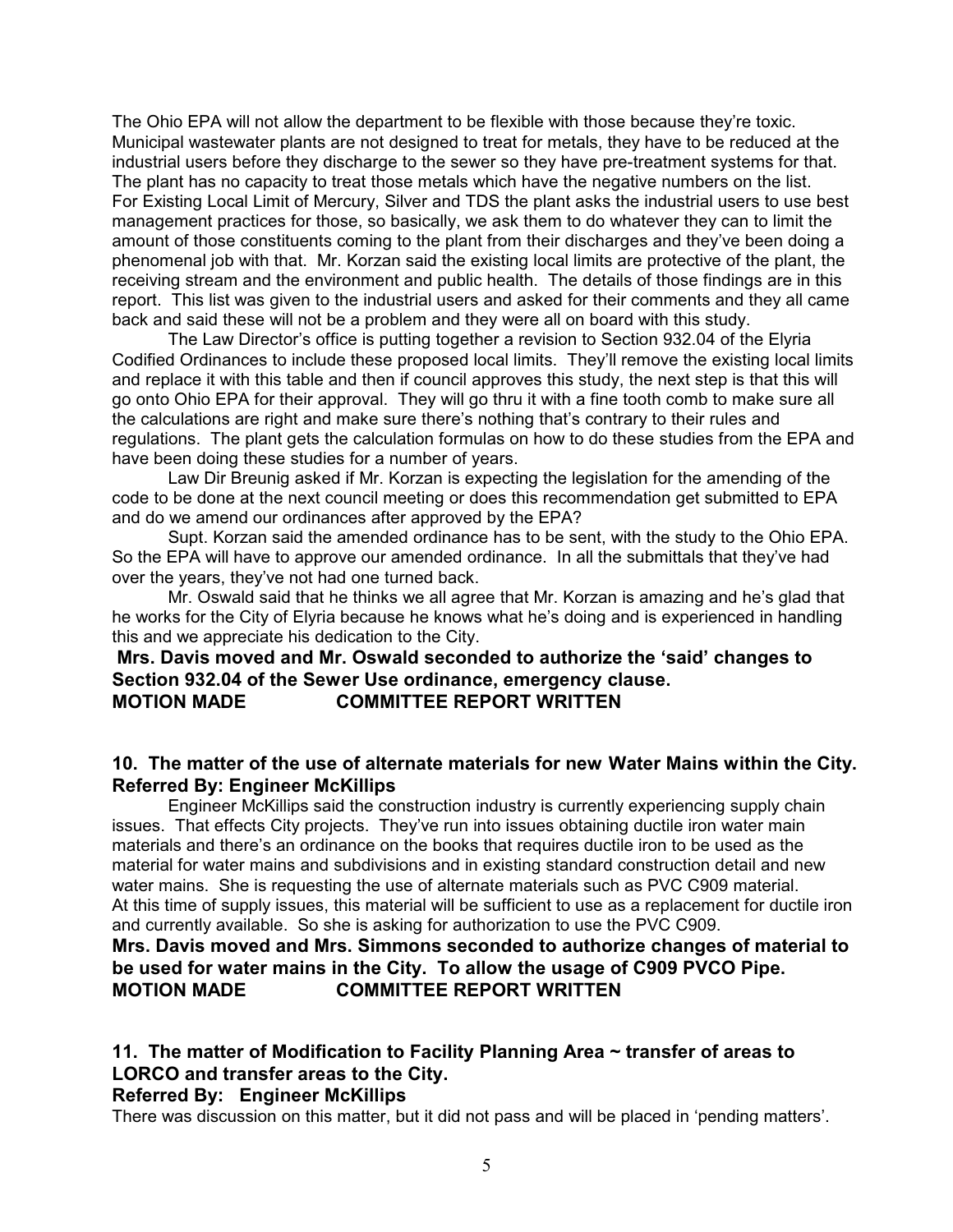Engineer McKillips said there were two FPA modification requests that came up last October. The one item was taken care of earlier this evening, with the 6 acres. The other portion of that request had to do with parcels off of Butternut Road and LaGrange Road in the southwest area of the City. Engineer McKillips had a map on the overhead projector which showed the area she is referring to. This matter did not go past committee last year and she informed NOACA that the likelihood of that item to continue through the process without a swap of land for land wouldn't happen. So LORCO came back to NOACA with a proposal of adding 713.7 acres of land to LORCO's FPA. In trade area's to be added to Elyria's FPA of 725.2 acres which would extend Elyria's FAP a little bit farther to the east.

When they look at Facility Planning Areas they look at future use; economics, infrastructure, and what that area can mean to the City of Elyria, could it be a benefit to the City or would it be a detriment to the City. When we look at giving away some of our FPAs, are we giving away something that could benefit Elyria in the future? So LORCO offered these areas to Elyria if we give them what they would like.

Mr. Oswald said that Elyria would be looking at the area of Indian Hollow & Middle to connect there which we don't want to give away and that's the reason why we've made our treatment plant so much bigger, to handle large areas. That's why we want the pieces of property that we got in exchange are even farther away. They've expanded it so far out, that now it's going to cost us even more to get there. But that's where we'll connect all these extra businesses when the City expands in that area and he doesn't know if it's a good idea to give that away.

Law Dir Breunig said he would definitely be looking at that. Mr. Oswald raises good points for everyone to consider. The acreages may be similar as far as total numbers. The map everyone is looking at doesn't tell us where our existing sewers are, what the cost estimations to take where our sewer, what type of developments could go in. Rt's 82 & 57 is a lot of farmland and it wouldn't necessarily become residential developments in the future. These are things to think about before a decision is made. More information should be supplied than just a map that shows the areas that are being swapped.

Chair Mitchell asked what is the pleasure of the committee? Should the City go back to LORCO and tell them to try again?

Mrs. Davis said yes, that is what we should do. She had concerns about the part around Carlisle Township and she thought that area for possible future use.

Mr. Korzan said it would be beneficial for the City to find out what that large green parcel to the east is *[referring to the map].*

Engineer McKillips said the area in question is part of the Pinebrook golf course.

Mr. Schneider said it looks like that area is along Route 83.

Dir Breunig said it doesn't quite go all the way to Rt. 83. And it could border the golf course or Ross Industries. Referring to the map, the orange section that Elyria would allegedly be receiving, it's not really clear where that is either, possibly along Giles Road. Again, the map is hard to read.

Mr. Korzan said the reason he brought that up is because if we do end up with a sewer overlay on top of this, we would want to take a look at that, since we are building out that way.

Chair Mitchell said she is hearing is that we want LORCO to try this again. We need more information about the parcels they're giving us.

Dir Breunig said we also need information about where our existing sewer lines are where; trunk lines, interceptors and in relation to the areas that are being proposed to be given up and being proposed to receive. And if possible to get costs estimates to run a sewer the rest of the way down Middle Ave to Butternut Ridge and pick up that area in Carlisle Township. Things that should be taken into account.

Chair Mitchell said we have to be diligent that we're not giving away valuable property that could benefit Elyria in the long run.

Engineer McKillips said she agrees.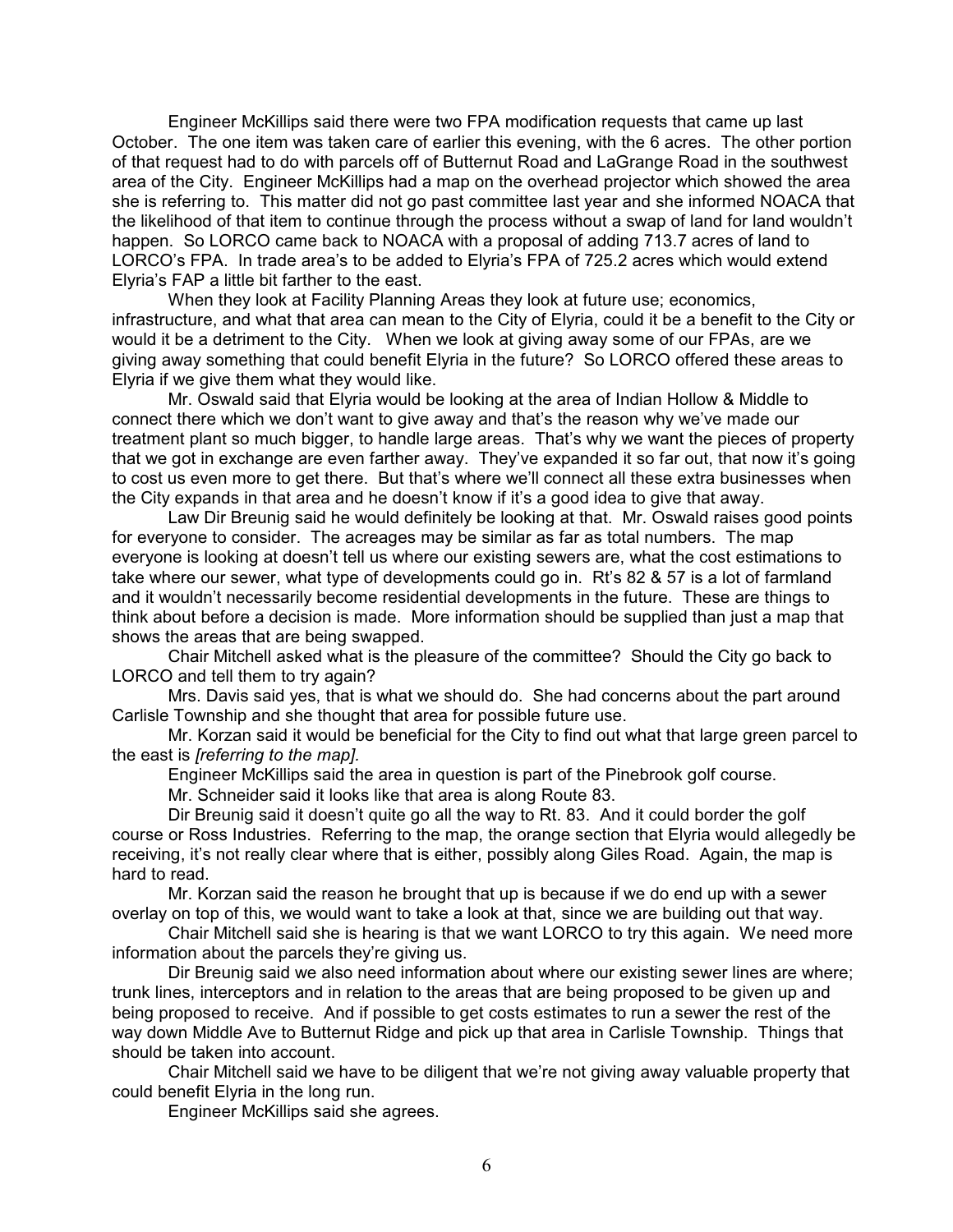Mr. Schneider said it also seems like some of the boundaries are going to be hard to track.

Mr. Oswald said this is what we have to think about. We have to look forward, and we don't want to give it away.

There was no vote on this matter and Chair Mitchell said everyone agrees that LORCO should try again with what they are asking.

#### **12. The matter of entering into a professional service agreement with AECOM for Wet Weather Program Amendment 9.** *(Passed by Finance Committee on 4/11/22)* **Referred By: Engineer McKillips**

Engineer McKillips said this is an annual thing they've been doing since 2014. AECOM Services is the consulting engineer that's been working with the City on the Wet Weather Program. They have partnered with the City as we've been moving forward with negotiations with the US EPA and DOJ and Ohio EPA. Hopefully we'll be coming to a close with that later this year. We're moving forward with the Wet Weather Program, which includes the big sewer project which will continue the 2<sup>nd</sup> half of the year on Poplar Street and East Bridge St. It includes other projects at the WWPC Plant and other projects throughout the City.

AECOM is essentially an extension of the City's Engineering Department. This request is for Amendment #9 and the monies have been appropriated in the budget through Waste Water Miscellaneous Fund.

Engineer McKillips said they will go out for bid in May/June. Depending on the availability of materials, they will start the construction as soon as possible after that.

The project will actually start at East Bridge Street because of the Cleveland St. project.

Mr. Oswald asked if this company oversees projects or do they do part of the designing? Engineer McKillips said it's a combination. They are program managers. They have done design on projects and are currently doing the design of the Ease Side Relief Sewer, phase 1D and 2north which will be bidding out this year. The department has utilized other consultants for other phases; AECOM for Plant Design and will utilize other consultants for other designs. AECOM has the hydraulic sewer model and they can be used for those projects.

They are looking into doing the sewer project on Windward and AECOM will utilize the hydraulic model, which has all the data, the flows and the technical numbers to do the design on that siphon.

Engineer McKillips said they definitely have to have th contractor start on East Bridge because of the work that will be done on Cleveland Street. If the contractor has two crews, they could have the 2<sup>nd</sup> crew work on Poplar. Though the equipment that they need for the big sewer, which goes 30 feet deep, may not be available, because both may need to be used. The cost to move that piece of equipment is expensive. Thinking the work on Poplar, in front of St. Jude's will be next summer, hoping while the schools are on summer break.

#### **Mrs. Simmons moved and Mrs. Davis seconded to recommend an ordinance authorizing the Mayor to enter into amendment No. 9 with AECOM. MOTION MADE COMMITTEE REPORT WRITTEN**

#### **13. The matter of advertising for bids and enter into a contract for the 2022 Street Sweeping Program.** *(Passed by Finance Committee on 4/11/22)* **Referred By: Engineer McKillips**

Engineer McKillips said this is the annual program for the street sweeping. Cost is split between Waste Water and Storm Water. They've allocated \$200,000 for this in the permanent appropriations. Due to the increase in fuel cost, they will only do one round this year and will make the second round as an alternate. They usually start this program in June/July.